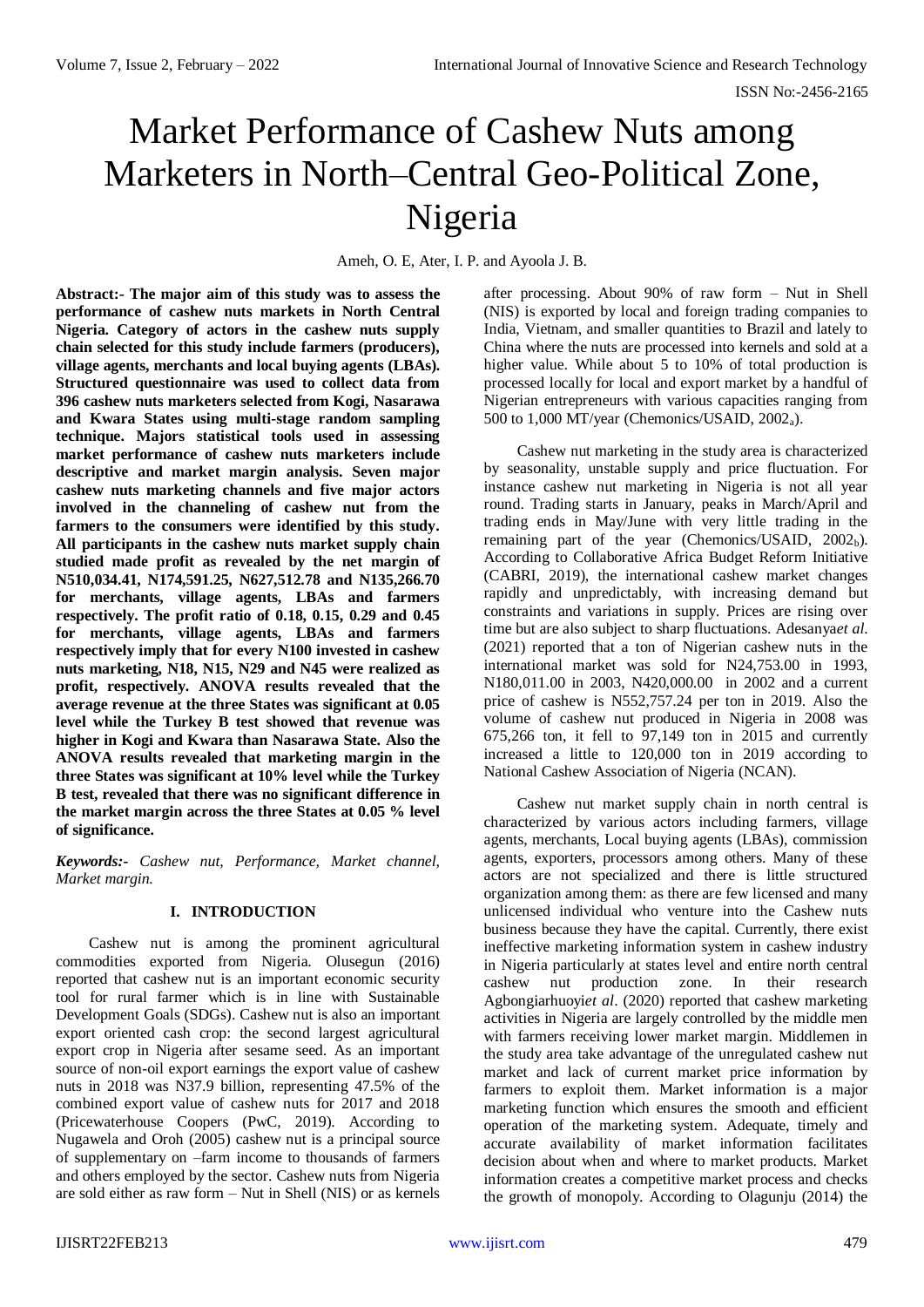lack of access to market information and prices for all stakeholders of the cashew market needs to be remedied to ensure greater understanding, transparency and efficiency across the entire production chain, for better income and wealth creation and distribution for encouragement of efficient transactions in marketing of the most vulnerable rural poor.

Several research work had been carried out on marketing of cashew nuts in Nigeria. For instance, in an earlier study Ike and Chukwuji (2005), Agbongiarhuoyi*et al.* (2008) Adejo*et al.* (2011), Akanni and Adams (2011), Farayola*et al.* (2013),. Oladejo (2015), Salau*et al*. (2017). However, little attention is given to the performance of the different participants in the production and marketing channels of cashew nuts particularly in north central Nigeria geo-political zone. Obviously, the prevailing circumstances in this important industry in north central Nigeria give room for several questions.

# **0bjectives of the Study**

The broad objective of this study is to analyze the market performance of cashew nuts marketers in north central Nigeria. The specifics objectives were to:

- $\triangleright$  identify the various marketing channels for cashew nut in the study area;
- $\triangleright$  investigate cost and return on investment of cashew nut marketers in the study; and
- $\triangleright$  estimate the market margin of cashew nuts firm in the study area;

## **Statement of the Hypothesis**

The following hypotheses were tested:

- $\triangleright$  H<sub>O1</sub>; there is no significant difference in the average revenue receipt of the marketers in the study area;
- $\triangleright$  Ho<sub>2</sub>; there is no significant difference in the marketing margins of marketers in the study area.

# **II. MATERTIALS AND METHODS**

#### *A. The Study Area*

The study area for this study is Kogi, Kwara and Nasarawa states: north central Nigeria. Nigeria is divided into six geo-political regions, namely, north west, north east, north central, south south, south west and south east. North central Nigeria is geographically located in the center of the country, spanning from the west, around the confluence of the River Niger and the River Benue. The total population of North Central Nigeria is about 20,266,257 inhabitants (National Population Commission, 2009; Ayoola and Ayoola, 2015). The region itself is rich in natural land features, and thus boosts some of Nigeria's most exciting scenery. The states that constitute north central Nigeria include Benue, Kogi, kwara, Plateau, Niger, Nasarawa and the Federal Capital Tertiary. North central region of Nigeria is 115 meters above sea level. The geographic coordinates range between longitude 5° 00' E and 9° 45'E with Kwara State having the lowest longitude and Plateau State with the highest longitude. And the latitude ranges between 6° 25'N and 10° 00'N with Benue State having the lowest latitude and Niger State with the [www.findlatitudesandlongitudes.com\)](http://www.findlatitudesandlongitudes.com/). North Central Nigeria covers a land area of about 251,425 square kilometers ( (Nigeria Annual Abstract of Statistics, 1996; Nasarawa State Agricultural Development highest latitude Programme.



Fig. 1: Study Area Source: Oladimeji*et al.,* (2015)

#### *B. Population of the Study*

The population for this study includes a cross sectional survey of some major players involved in the selling and buying of cashew nuts in Kogi, Kwara and Nasarawa States. These traders were distinguished within four categories;

- Farmers: generally small holder/large holder crop farmers.
- Village agents: rural assemblers (agents) who generally work for a large LBA or merchants.
- Merchants/ Sub buyers: marketers who network with village agents and at time large holder farmers themselves to get cashew nuts from rural as well as urban centers.
- Local buying agents (LBAs): Licensed/unlicensed marketers who are generally large buyers, independent individual agents and or commission agent to exporters or processors.

Multi-stage sampling technique was used to select 396 respondents for this study. The first stage involved purposive selection of three states in North Central Nigeria namely; Kogi, Kwara and Nasarawa States. In the second stage, a total of nine Local Government Areas were purposively selected that is three Local Government Areas in each of the selected States. Three communities that typify the Local Government Areas in terms of cashew nut production were drawn employing a randomized sampling design. Thereafter from each market/community, three LBAs, eleven merchants/sub-buyers, eleven village agents and nineteen farmers were drawn for the study through a randomized sampling design.This comprised of total of 171 farmers, 99 village agents, 99 merchants and 27 LBA.

## *C. Model specification*

a) Marketing margin analysis

A budgetary analytical technique was used for the data analysis and it emphasized the cost and returns of the production enterprises. The cost of maintaining one hectare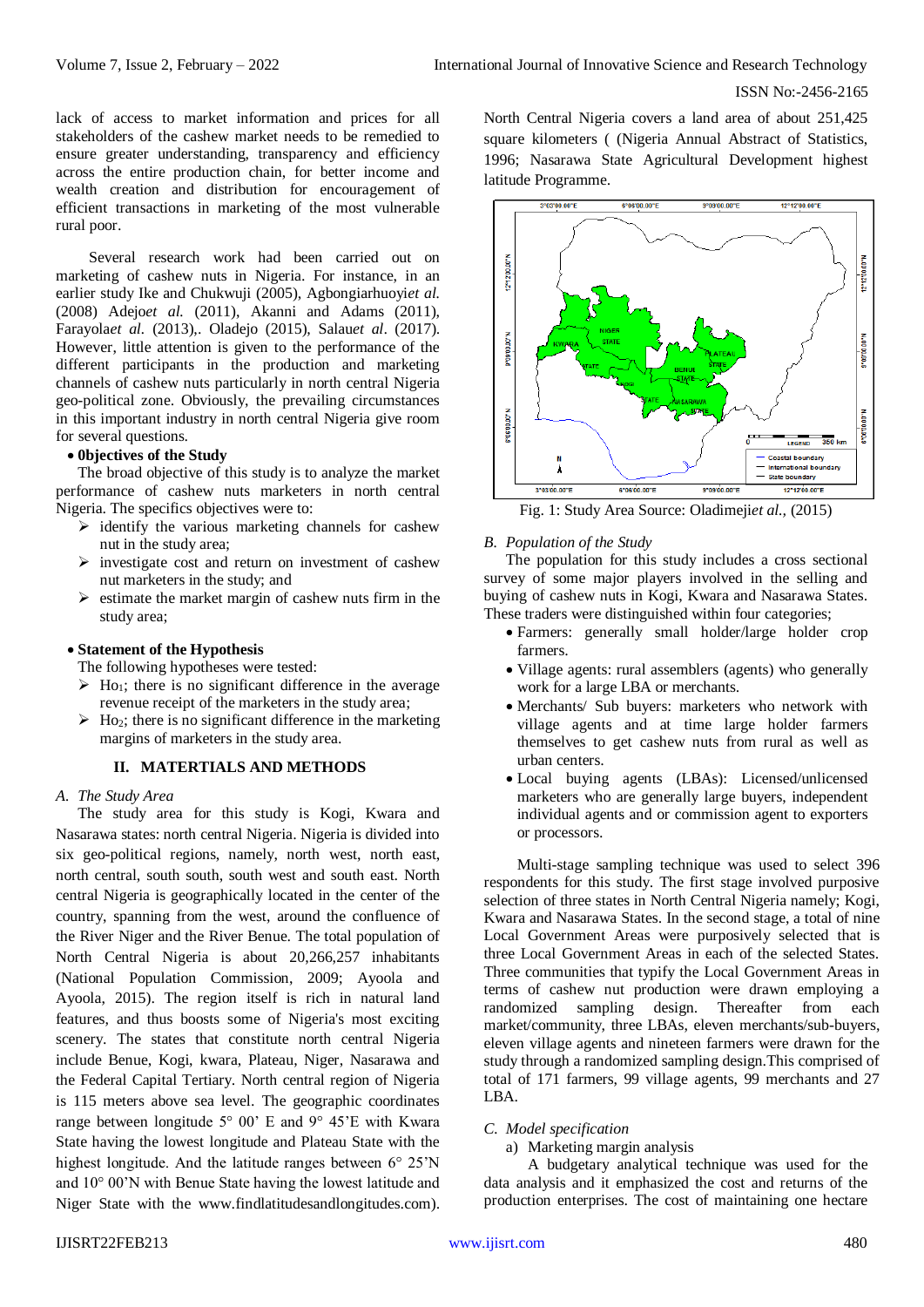of cashew plantation which included all costs associated with herbicide/weeding, pruning, harvesting, construction of fire belt and transportation of produce to market or selling centers was calculated for farmers. And for the other categories of marketers cost considered included cost of bagging/picking/cleaning, storage rent cost, handling cost, market levy and transportation cost. Basket, mudu, bag, measurement scale, tampolin, storage rent, interest from loan were part of the fixed items considered. Depreciation on the equipment was calculated using the straight line method. All the calculations were done in constant prices with the 2019 cropping season as the base year. The profit level and profitability ratios were calculated using gross margin and return to investment as adopted by Anegbeh*et al.(*2017) in analyzing the profitability of mixed farming in rubber-based agroforestry systems in Nigeria. The formula used in this study is as follows:

 $(a)$  GM = TR-TVC

 $b) NP = GM-TFC$ 

(c) Profitability ratio or Return on sale = NP/TR

(d) The ratio of return on investment

 $(\%RRI) = NP/TR \times 100$ 

Where  $GM =$  Gross Margin;  $TR =$  Total Revenue;  $TVC =$ Total Variable Cost; TFC = Total Fixed Cost; NP = Net Profit; PI = Profitability ratio

b) Analysis of variance (ANOVA)

Analysis of variance is used to infer existence of difference across group means when the number of groups are greater than two. The analysis of variance procedure is based on F test such that as adopted by Ani (2015)

variance of group means Means of the within the group variance  $F^* = \frac{MST}{MSE}$ MSE

Where:

 $F^*$  = Anova Coefficient

MST = Mean Sum of Squares due to Treatment MSE = Mean Sum of Squares due to Error.

Where:  $MST = \frac{SST}{I}$  $1-1$ 

SST= Sum of Squares due to Treatment I= number of treatments

 $MSE = \frac{SSE}{T}$  $nt-1$ 

Where:

SSE = Sum of Squares due to Error  $nt = total number of cases$ 

ANOVA was used to assess the difference in marketing margin, marketing cost and net margin among different middlemen in the three States.

## **III. RESULTS AND DISCUSSION**

*A. Marketing channel for Cashew Nuts in North Central Nigeria*

The marketing channel for Cashew Nuts was identified. The findings are presented in Figure 2. The cashew nuts marketing channel identified in the study area revealed the participation of 5 major actors and 7 major marketing channels. These participants were involved in the channeling of cashew nut from the farmers to the consumers. At every most stage of the channel the participants perform marketing functions such as loading/offloading, transportation and storage.

- a) Farmer ---Village agent/Sub buyers---Merchants--- LBA---Commission agents----Exporter/Processors---- **Consumers**
- b) Farmer ---Merchants---LBA---Commission agents---- Exporter/Processors----Consumer
- c) Farmer ---LBA ----Exporter/Processors----Consumers
- d) Farmer---Village agent/Sub buyers---LBA--- Commission agents----Exporter/Processors---- Consumers
- e) Farmer---Village agent/Sub buyers---Merchants----- Exporter/Processors----Consumers
- f) Village agents/Merchants--- commission agents---- LBA--- Exporter/processors--- Consumers
- g) Village agents/Merchants ----LBA---- Exporter/processors--- Consumers

The first market channel Figure 2 (a) shows that, farmers sell their cashew nut to Village agent/Sub buyers who are local assemblers who sell the commodity to merchants who in turn sell the commodity to LBA who are either independent or agents of exporters/processors. The LBA with the help of commission agent negotiate deals with Exporter/Processors who either export and process or process and sell to consumers. Farmers sell at lower prices but usually incur less cost since village agents buy cashew nut from framers in the homestead. Baskets, mudus and measurement scale are the unit of measure used by the village agents. The major reason why many farmers use this channel in the study area is because it is convenient and reliable (Mutayoba andNgaruko (2015). Exporter/processors usually employ the services of commission agents in order to avoid being defrauded by numerous and independent village agent, merchant and LBA. The second market channel involves farmers selling to merchants who in turn sell to LBA. The commission agent negotiates deals between the LBA and Exporter/processors and then gets the product to the consumer after processing. Majorly of farmers in this channel are usually large scale farmers who produce in large quantity and also act as village agent/sub buyers for the merchant in their community. The major reason why farmers use this channel is because they would get better price for their product since they have to store their produce and sell when the price is fair. The third channel involves farmer transporting their products to cashew nut selling centers (ware houses) belonging to LBAs. These LBA are agents to exporter/processor so they do not need any commission agents to link them up with exporter/processor. The fourth channel involves farmer selling to village agent who in turn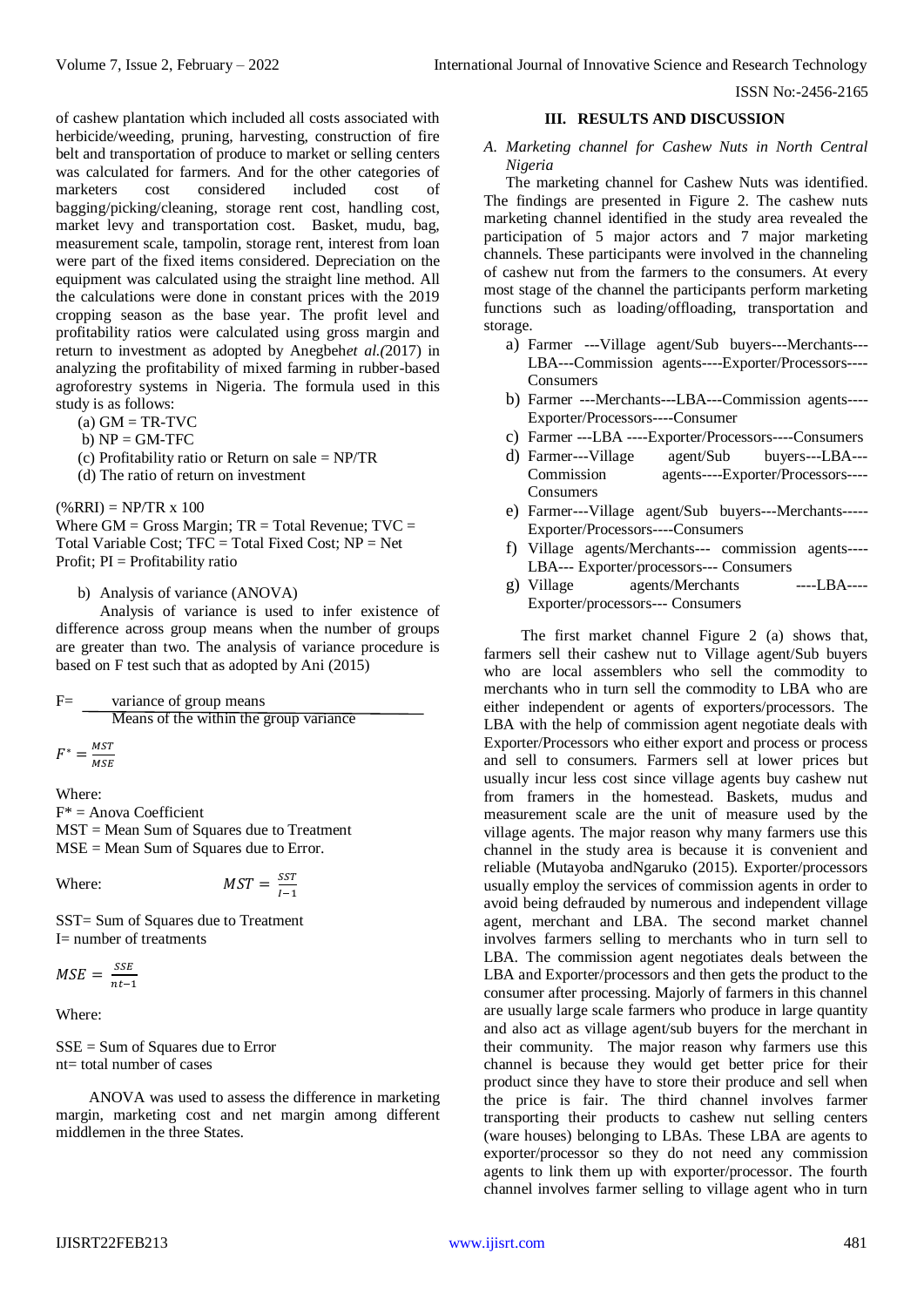sell to LBAs who is linked to exporters/processors by the commission agent before the product gets to the consumer. The fifth market channel involves farmers who sell to village agents who are agents to merchants. The merchants in turn sell to exporter/ processor before the product gets to the consumers. This channel is characterized by not having a commission agent because the merchants act as the commission agent due to their long –term business relationship between them and the exporter/processor. The sixth channel involves LBAs who buy the commodity from merchants and /or village agents. These LBAs are been linked by commission agents to the merchants and /or village agents and the LBAs then sell to exporter/processor before the product gets to the consumers. While the seventh channel involves local and independent LBAs buying from merchants and /or village agents then supplying to exporter/Processor before the commodity gets to the consumers. These LBAs are usually agents to the exporters/processors hence they do not need the commission agents to negotiate for them.

# *B. Distribution of marketers who sold cashew nuts to different agents*

Table 1, shows is the distribution of marketers who sold cashew nuts to different agents. Majority (89.71%) of cashew nuts farmers (producers) sold their produce to village agents. even though the price and weight of LBAs was preferable: choosing to sell to village agents was convenient and the quicker way of selling off their produce to get money to meet their urgent need. Approximately 66% of the village agents sold their produce through the merchants at the open market. Very few (3.74%) merchants sold through the commission agents. while all LBAs sold their produce to exporter/processors.

| Percentage of marketers that sold cashew nuts to the channels |        |               |                  |      |  |  |  |
|---------------------------------------------------------------|--------|---------------|------------------|------|--|--|--|
| Channels                                                      |        |               |                  |      |  |  |  |
|                                                               | Farmer | Village agent | <b>Merchants</b> | LBAs |  |  |  |
| Farmers                                                       |        |               |                  |      |  |  |  |
| Village agents                                                | 89.71  | 4.05          |                  |      |  |  |  |
| merchant                                                      | 56.20  | 65.81         |                  |      |  |  |  |
| LBAs                                                          | 5.67   | 40.56         | 46.55            |      |  |  |  |
| Commission agents                                             |        |               | 3.74             | 7.27 |  |  |  |
| <b>Exporter/Processors</b>                                    |        |               | 12.03            | 27   |  |  |  |

Table 1: Distribution of marketers and the channels they sold cashew nuts to (Multiple responses)

## Source: Field survey, 2019.



Fig. 2: Marketing channels of cashew nuts in north central Nigeria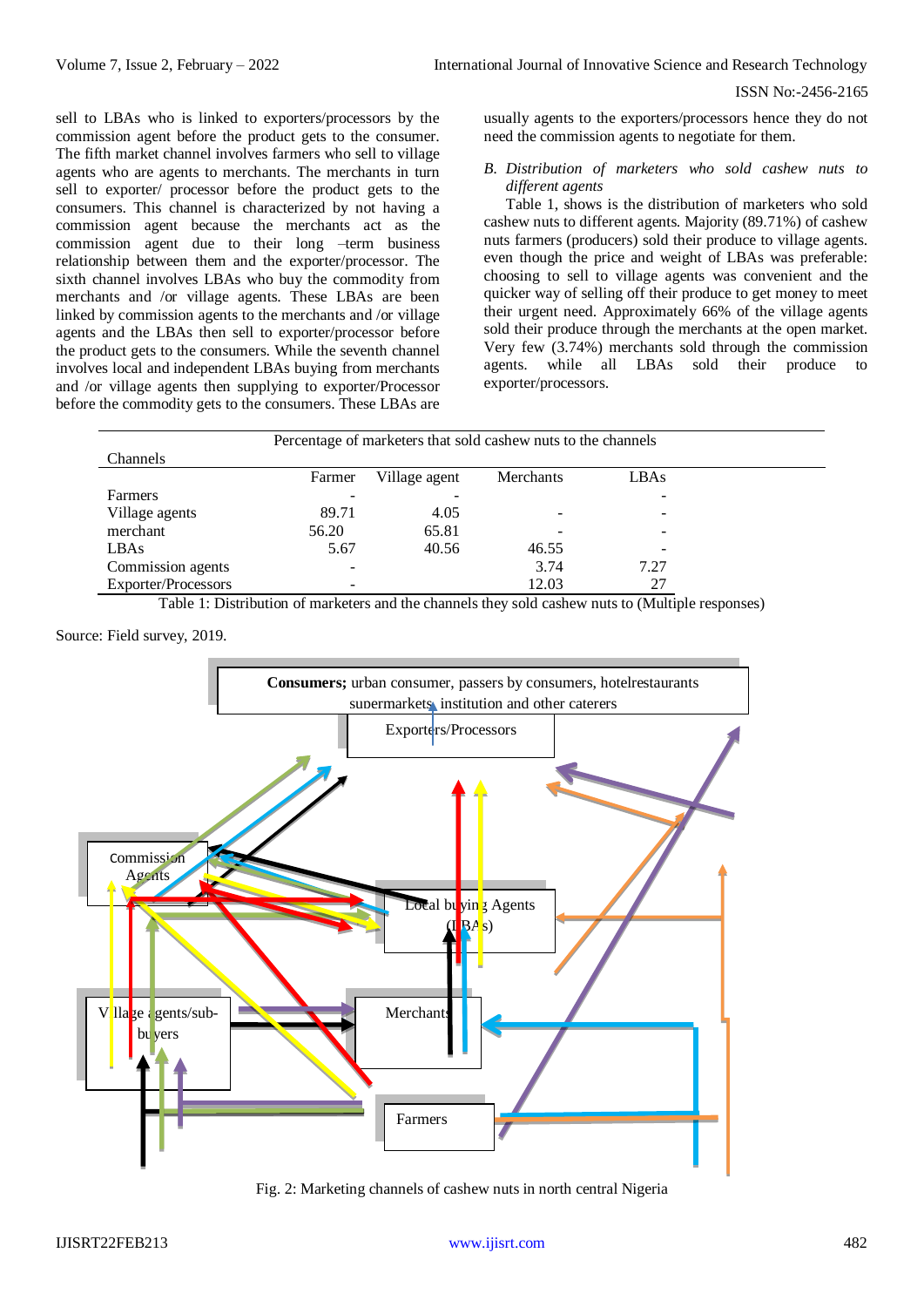## *Source: Field survey, 2019.*

Black line ---- channel 1, Blue line ----channel 2, brown line ----channel, 3 Green line---- channel 4, Purple line---- channel 5, Yellow line---- channel 6 and Red line---- channel 7.

- *C. Performance of Cashew nuts marketing in the Study Area*
	- a) Costs and returns analysis for cashew nuts marketers in Kogi State

In Kogi Statethe result revealed that the cost of purchasing cashew nuts for LBAs was the highest (**N**5,219,066.67) accounting for 96.85% (Table 2) of their total market cost while their market levy (**N**8,111.11) was the lowest, accounting for 0.15% of their total cost. For the village agents, the cost of purchasing cashew nuts was also the highest (**N**975, 045.45) accounting for 96.34% of their total market cost; and their lowest cost was their market levy (0%) as they don't need to pay any market revenue as their activities involves sourcing for the nuts from established plantation and wild sources and supplying to the Village agents, merchants and/or LBAs. The cost of cashew nuts for merchants was also the highest (**N**2, 312,977.00) accounting for 95.52% of their total market cost; while the cost of market levy was the lowest accounting for about 0.27% of the total market cost. The cost of cashew nuts for farmers was highest (**N**191, 840.00) accounting for about 94.0%; while lowest market cost was the cost of market levy. The costs of market operation for LBAs aside cost of cashew nuts was lowest, when compared to that of the Merchants, Village agents and farmers. This is so because they enjoy economies of scale. Also the average revenue was highest for LBAs (**N**7, 160,049.38), followed by merchants (**N**2,314,280.99) then village agents (**N**1,120,184.57) and the farmer (N186,498.46). The net (profit) margin was **N**670, 826.48, **N**101, 099.75, **N**1, 833,470.95 and N116, 268.85 for merchants, village agents, LBAs and farmers respectively. This result reveals that cashew nut marketing in the study area is profitable. The profitability ratio of 0.27, 0.10, 0.34 and 0.53for merchants, village agents, LBAs and farmers respectively imply that for every N100 invested cashew nuts marketing, **N**27, N10, **N**34 and **N**53 were realized as profit, respectively. Although all marketers made profit, the category of marketers that made the highest profit is the farmer while the village agents made the least profit. This result confirms that cashew nut marketing is a profitable business in north central Nigeria.

b) Costs and returns analysis for cashew nuts marketers in Nasarawa State

Table 3 shows the cost and return per 80kg bag for cashew nuts marketers in Nasarawa State. The total revenue of a marketer/80kg bag of cashew nuts were N2,314,280.99, N1,120,184.57, N7,160,049.38 and N186,498.46 formerchants, village agents, LBAs and farmers respectively. The cost of handling, transportation, storage cost, bagging/picking/cleaning and market levy was lowest at N2, 792.42; N5, 637.58; N88.14 and N3, 962.12/80kg bag, for village agents. In the same order, the costs were N7, 403.64; Ne. 684.85; Ne. 933.33; and Nel, 465.15 for merchants; and for farmers, the costs were  $\cancel{N}625$ ; N2,250.00; N694.14; and N1,435.09. Also for LBAs, the costs were N41,844.44; N51,066.67; N27,458.14; N66,138.89; and N10,426.67 in the same order. The profitability ratio of 0.32, 0.16, 0.60 and 0.60 for merchants, village agents, LBAs and farmers respectively confirms that for every  $N100$  invested,  $N32$ ,  $N16$ ,  $N60$  and  $N60$  profit was made.

c) Costs and returns analysis for cashew nuts marketers in Kwara State

The result in Table 4 shows the cost and return per 80kg bag for cashew nuts marketers in Kwara State. The cost of purchasing cashew nuts for village agents was the highest (N3,227,816.67) accounting for 94.38% (Table 4) of their total market cost, while their handling cost (N10,006.06) was the lowest accounting for 0.78% of their total cost with no market fee. For the merchants, the cost of purchasing cashew nuts was also the highest  $(A2)$ , 514,545.45) accounting for 93.6% of their total market cost, and their lowest cost was their market levy (N4, 704.55) accounting for about 0.2% of the total market cost. The cost of cashew nut was also the highest cost for the LBAs and the farmers accounting for about 67.23% and 88.86% of their total cost respectively. The total revenue of a marketer/80kg was N6, 515,578.50 N3, 879,130.85, N1, 597,937.56, and N674, 709.14 for LBAs, merchants, village agents and farmers respectively. The profitability ratio of 0.27, 0.25, 0.23, 0.20 for LBAs, merchants, village agents and farmers respectively shows that for every N100 invested in the cashew nut business, N27, N25, N23 and N20 were gained respectively.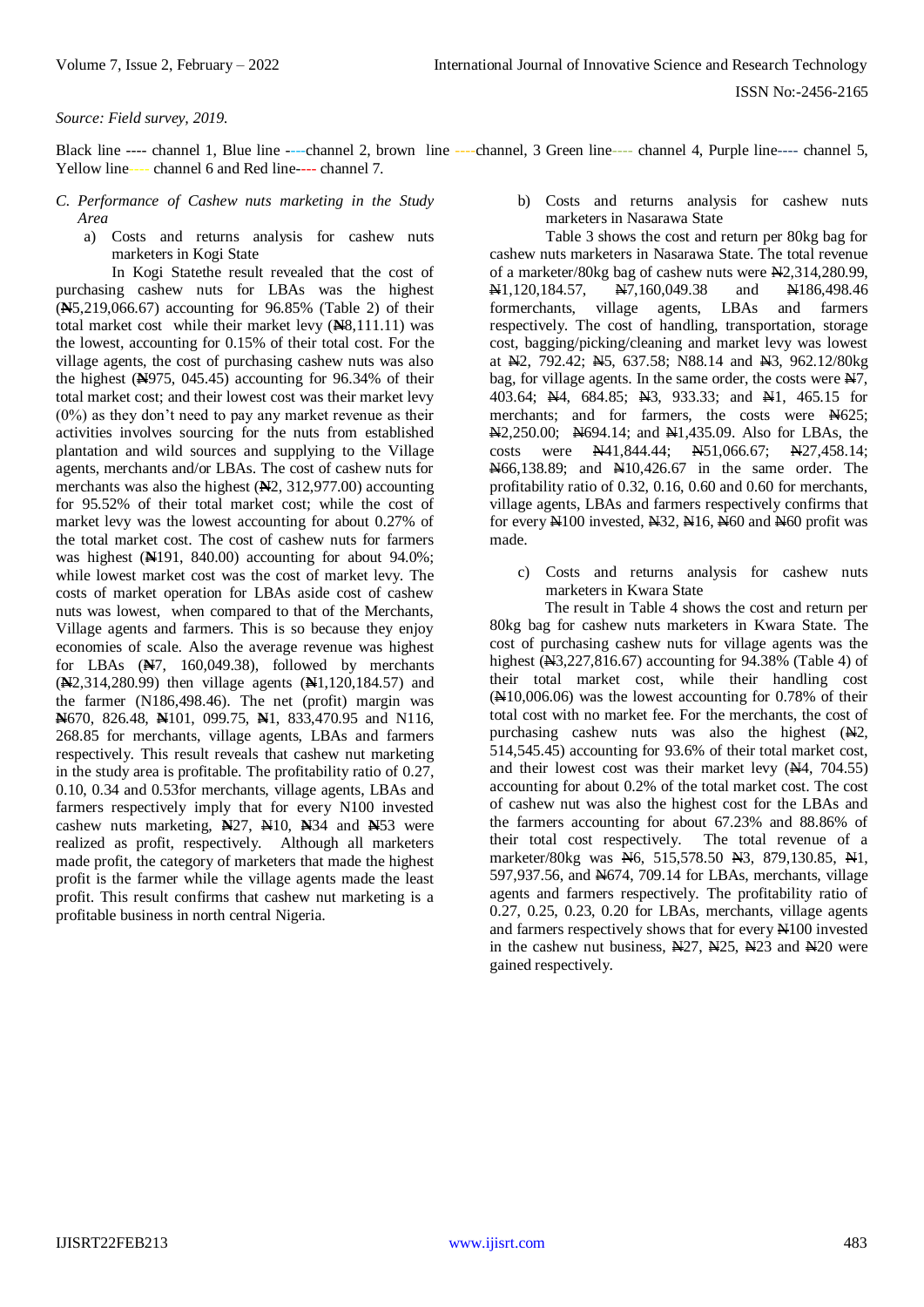|                              | $Merchants(n =$<br>33) | Village Agent( $n =$<br>33) | Local Buying Agents( $n =$<br>9) | $\text{Farmers}(n =$<br>57)  |
|------------------------------|------------------------|-----------------------------|----------------------------------|------------------------------|
| Cost/Return Items            |                        |                             |                                  |                              |
| Variable Costs(N/80kgBag)    |                        |                             |                                  |                              |
| Cost of Cashew nuts          | 2,312,977.00           | 975,045.45                  | 5,219,066.67                     | 191,840.00                   |
| Transportation               | 29,878.79              | 14,242.42                   | 53,555.56                        | 4,993.33                     |
| <b>Handling Cost</b>         | 14,751.52              | 5,696.97                    | 38,333.33                        | 1,248.33                     |
| <b>Storage Cost</b>          | 16,430.43              | 2,238.33                    | 31,299.85                        | 1,063.33                     |
| Bagging/picking/cleaning     | 29,503.03              | 14,242.42                   | 37,222.22                        | 4,653.51                     |
| Market Levy                  | 11,530.30              |                             | 9,543.33                         | $\overline{0}$               |
| Miscellaneous                | 6,500.00               | 650.00                      | 8,111.11                         | 340.00                       |
| <b>Total Variable Cost</b>   | 2,421,571.07           | 1,012,115.61                | 5,389,020.96                     | 204,138.51                   |
| <b>Fixed Cost</b>            |                        |                             |                                  |                              |
| Sales tools(Scales, Baskets, |                        |                             |                                  |                              |
| mudu, etc) Depreciation      | 14,878.06              | 599.15                      | 30,199.44                        | 10,415.81                    |
| Rent                         | 24,000.00              | 4,000.00                    | 28,888.89                        | 5,535.71                     |
| Interest                     | 15,714.29              |                             | 12,000.00                        |                              |
| <b>Total Fixed Cost</b>      | 54,592.35              | 4,599.15                    | 71,088.33                        | 15,951.52                    |
| <b>Total Cost</b>            | 2,476,163.42           | 1,016,714.76                | 5,460,109.29                     | 220,090.03                   |
| Quantity (<br>80kgbg)        | 147.5                  | 57.0                        | 301.1                            | 18.6                         |
| Average Price(N/80kgBag)     | 21,333.33              | 19,621.21                   | 24,222.22                        | 18,070.18                    |
| <b>Returns</b>               | 3,146,989.90           | 1,117,814.51                | 7,293,580.25                     | 336,358.88                   |
| <b>Gross Margin</b>          | 725,418.83             | 105,698.90                  | 1,904,559.29                     | 132,220.37                   |
| <b>Net Profit</b>            | 670,826.48             | 101,099.75                  | 1,833,470.95                     | 116,268.85                   |
| <b>Profitability Ratio</b>   | 0.27                   | 0.10                        | 0.34                             | 0.53<br>$\sim$ $\sim$ $\sim$ |

Table 2: Costs and returns analysis for cashew nuts marketers in Kogi State Source: Field survey, 2019.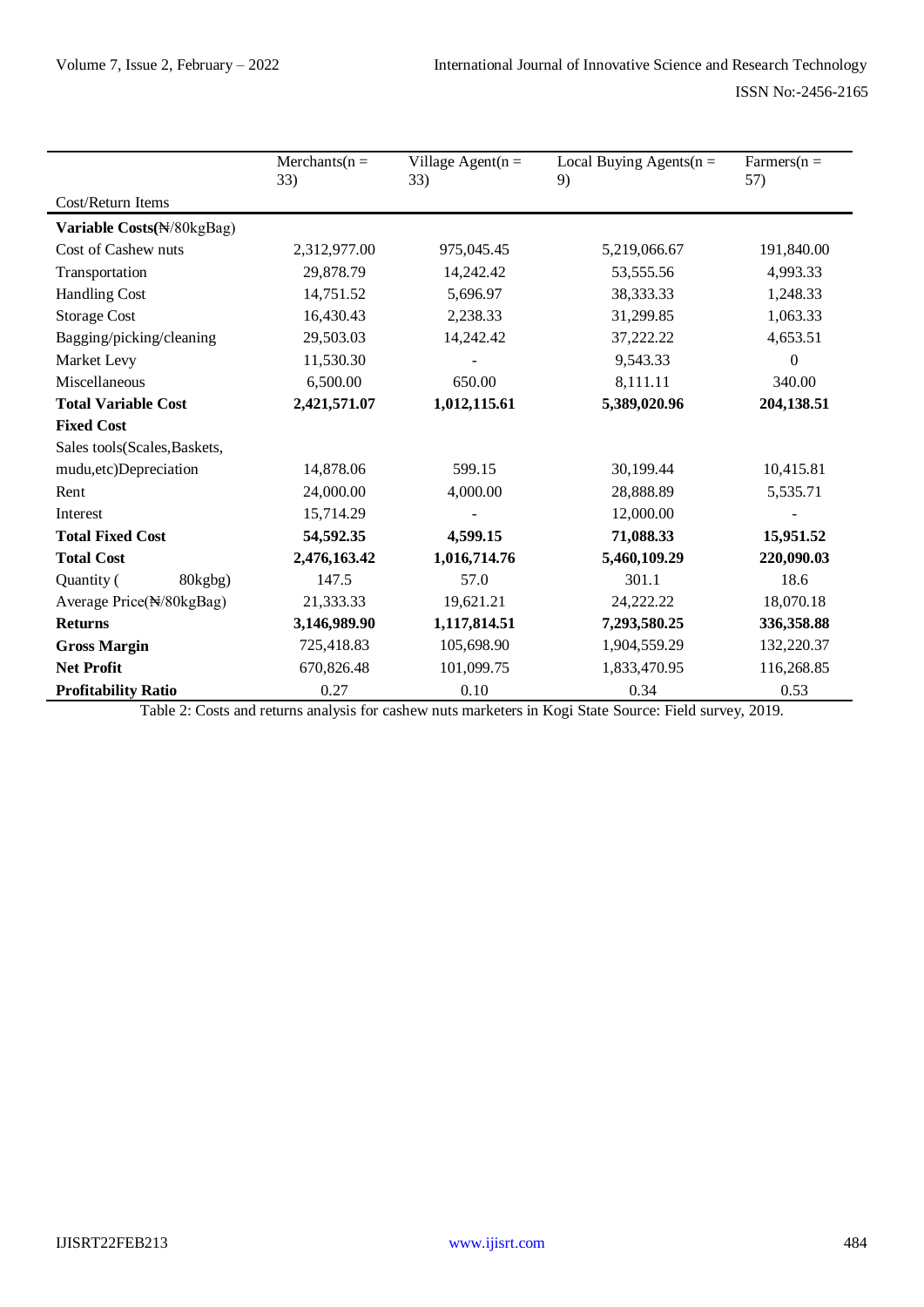| Cost/Return Items            | $Merchants(n =$<br>33) | Village Agent $(n =$<br>33) | Local Buying Agents( $n =$<br>9) | $\text{Farmers}(n =$<br>57) |
|------------------------------|------------------------|-----------------------------|----------------------------------|-----------------------------|
| Variable Cost (N/80kg        |                        |                             |                                  |                             |
| bag)                         |                        |                             |                                  |                             |
| Cost of Cashew nuts          | 1,716,462.81           | 943,215.79                  | 4,091,456.79                     | 102,973.84                  |
| Transportation               | 4,684.85               | 5,637.58                    | 51,066.67                        | 2,250.00                    |
| <b>Handling Cost</b>         | 7,403.64               | 2,792.42                    | 41,844.44                        | 625.00                      |
| <b>Storage Cost</b>          | 2,214.85               | 88.14                       | 27,458.14                        | 694.14                      |
| Bagging/picking/cleaning     | 3,933.33               | 3,962.12                    | 66,138.89                        | 1,435.09                    |
| Market Levy                  | 1,465.15               |                             | 55,862.33                        | 0.00                        |
| Miscellaneous                |                        |                             | 10,426.67                        |                             |
| <b>Total Variable Cost</b>   | 1,736,164.63           | 955,696.05                  | 4,344,253.93                     | 107,978.07                  |
| <b>Fixed Cost</b>            |                        |                             |                                  |                             |
| Sales tools(Scales, Baskets, |                        |                             |                                  |                             |
| mudu, etc) Depreciation      | 5,574.06               | 6,639.61                    | 64,184.44                        | 5,173.35                    |
| Rent                         | 3,454.55               | 3,000.00                    | 60,000.00                        | 3,052.38                    |
| Interest                     | 9,000.00               |                             | 15,222.22                        |                             |
| <b>Total Fixed Cost</b>      | 18,028.61              | 9,639.61                    | 139,406.67                       | 8,225.73                    |
| <b>Total Cost</b>            | 1,754,193.23           | 965,335.66                  | 4,483,660.60                     | 116,203.80                  |
| Quantity (<br>80kgbg)        | 74.7                   | 61.2                        | 209.2                            | 7.2                         |
| Average Price(N/80kgBag)     | 30,969.70              | 18,318.18                   | 34,222.22                        | 25,991.23                   |
| <b>Returns</b>               | 2,314,280.99           | 1,120,184.57                | 7,160,049.38                     | 186,498.46                  |
| <b>Gross Margin</b>          | 578,116.36             | 164,488.52                  | 2,815,795.45                     | 78,520.40                   |
| <b>Net Profit</b>            | 560,087.76             | 154,848.92                  | 2,676,388.78                     | 70,294.66                   |
| <b>Profitability Ratio</b>   | 0.32                   | 0.16                        | 0.60                             | 0.60                        |

Table 3: Costs and returns analysis for cashew nuts marketers in Nasarawa State

Source: Field survey, 2019.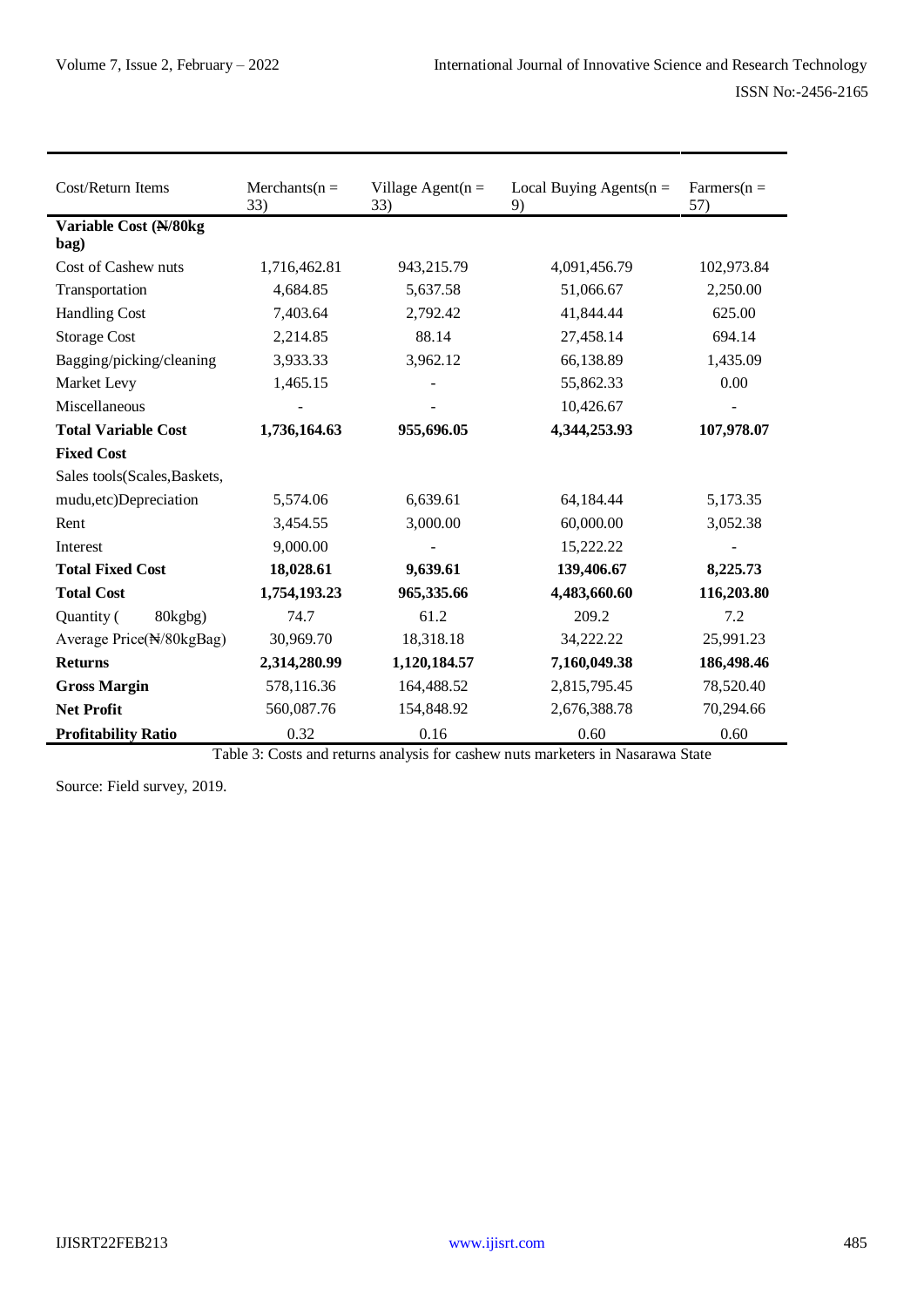|                                                        | Merchants( $n = 33$ ) | Village Agent( $n = 33$ ) | Local Buying Agents( $n = 9$ ) | Farmers( $n = 57$ ) |
|--------------------------------------------------------|-----------------------|---------------------------|--------------------------------|---------------------|
|                                                        |                       |                           |                                |                     |
| Cost/Return Items                                      |                       |                           |                                |                     |
| <b>Variable Costs</b><br>$((\sqrt{N}/80 \text{kgBag})$ |                       |                           |                                |                     |
| Cost of Cashew nuts                                    | 2,514,545.45          | 1,209,823.69              | 3,227,816.67                   | 270,450.35          |
| Transportation                                         | 62,863.64             | 25,015.15                 | 264,111.11                     | 15,370.59           |
| <b>Handling Cost</b>                                   | 31,431.82             | 10,006.06                 | 56,333.33                      | 6,789.47            |
| <b>Storage Cost</b>                                    | 21,234.12             | 12,037.93                 | 593,455.10                     | 4,321.43            |
| Bagging/picking/cleaning                               | 52,386.36             | 25,015.15                 | 492,916.67                     | 7,431.58            |
| Market Levy                                            | 4,704.55              |                           | 75,118.52                      | 0.00                |
| Miscellaneous                                          |                       |                           | 91,252.28                      |                     |
| <b>Total Variable Cost</b>                             | 2,687,165.94          | 1,281,897.99              | 4,801,003.68                   | 304,363.42          |
| <b>Fixed Cost</b>                                      |                       |                           |                                |                     |
| Sales tools(Scales, Baskets,                           |                       |                           |                                |                     |
| mudu, etc) Depreciation                                | 10,056.94             | 4,659.94                  | 60,444.44                      | 9,020.39            |
| Rent                                                   | 40,181.82             | 12,000.00                 | 72,222.22                      | 12,000.00           |
| Interest                                               | 372,341.67            |                           | 209,083.33                     | 237,542.86          |
| <b>Total Fixed Cost</b>                                | 422,580.42            | 16,659.94                 | 341,750.00                     | 258,563.24          |
| <b>Total Cost</b>                                      | 3,109,746.36          | 1,298,557.93              | 5, 142, 753. 68                | 562,926.66          |
| Quantity (<br>80kgbg)                                  | 209.5                 | 100.1                     | 276.7                          | 37.2                |
| Average Price(N/80kgBag)                               | 18,512.12             | 15,969.70                 | 23,550.00                      | 18,157.89           |
| <b>Returns</b>                                         | 3,879,130.85          | 1,597,937.56              | 6,515,578.50                   | 674,709.14          |
| <b>Gross Margin</b>                                    | 1,191,964.91          | 316,039.57                | 1,714,574.82                   | 370, 345. 72        |
| <b>Net Profit</b>                                      | 769,384.49            | 299,379.63                | 1,372,824.82                   | 111,782.48          |
| <b>Profitability Ratio</b>                             | 0.25                  | 0.23                      | 0.27                           | 0.20                |

Table 4: Costs and returns analysis for cashew nuts marketers in Kwara State

*Source: Field survey, 2019.*

d) Costs and returns analysis for cashew nuts marketers in the study area (Pooled)

Presented in Table5 is the pooled cost and returns analysis for Kogi, Nasarawa and Kwara States. The cost of cashew nuts which was the highest for all the categories of marketers was **N** 2,430,480.18, **N**1,081,320.71, **N**4,372,222.22, **N** 188,421.40 for merchants, village agents, LBAs and farmers respectively while the other cost of marketing operations that is transportation cost, handling cost, storage cost, cost of bagging/picking/cleaning, market levy and miscellaneous accounted for about 4%, 3.5%, 14% and 8.7% for merchants, village agents, LBAs and farmers respectively. The total variable cost per seller/80kg bag was **N**2533459.23, N1122056.84, **N**5003642.05 and **N**206574.83 in the same order as above. The total fixed per seller/80 kg bag was **N** 353, 964.59, **N** 10, 238.96, **N** 538, 803.81 and **N** 93,329.70 accounting for about 12.3%, 0.9%, 9.2% and 31.1% of the total cost for merchants, village agents, LBAs

and farmers respectively. The revenue of LBAs was the highest (**N**7, 169,958.64) and that of the farmers was the lowest (N135, 266.70). The gross margin was positive (**N**863, 999.00, **N**184, 830.21, **N**2, 166,316.59 and **N** 228, 596.40 for merchants, village agents, LBAs and farmers respectively. The result corresponds with the research work carried by Farayola*et.al.* (2013), on economic analysis of cashew nut marketing among produce buyers in Ogbomosho metropolis of Oyo State who reported a positive gross margin of **N**302, 378. 20. The profitability ratio shows that the three States were operating almost at the same level.

It can be seen from the overall profitability analysis result that cashew nut marketing in north central Nigeria is profitable. Since the operating cost and fixed cost is lower when the cost of cashew nut is excluded, income can easily be generated when a small output capital outlay is invested in cashew marketing as a business.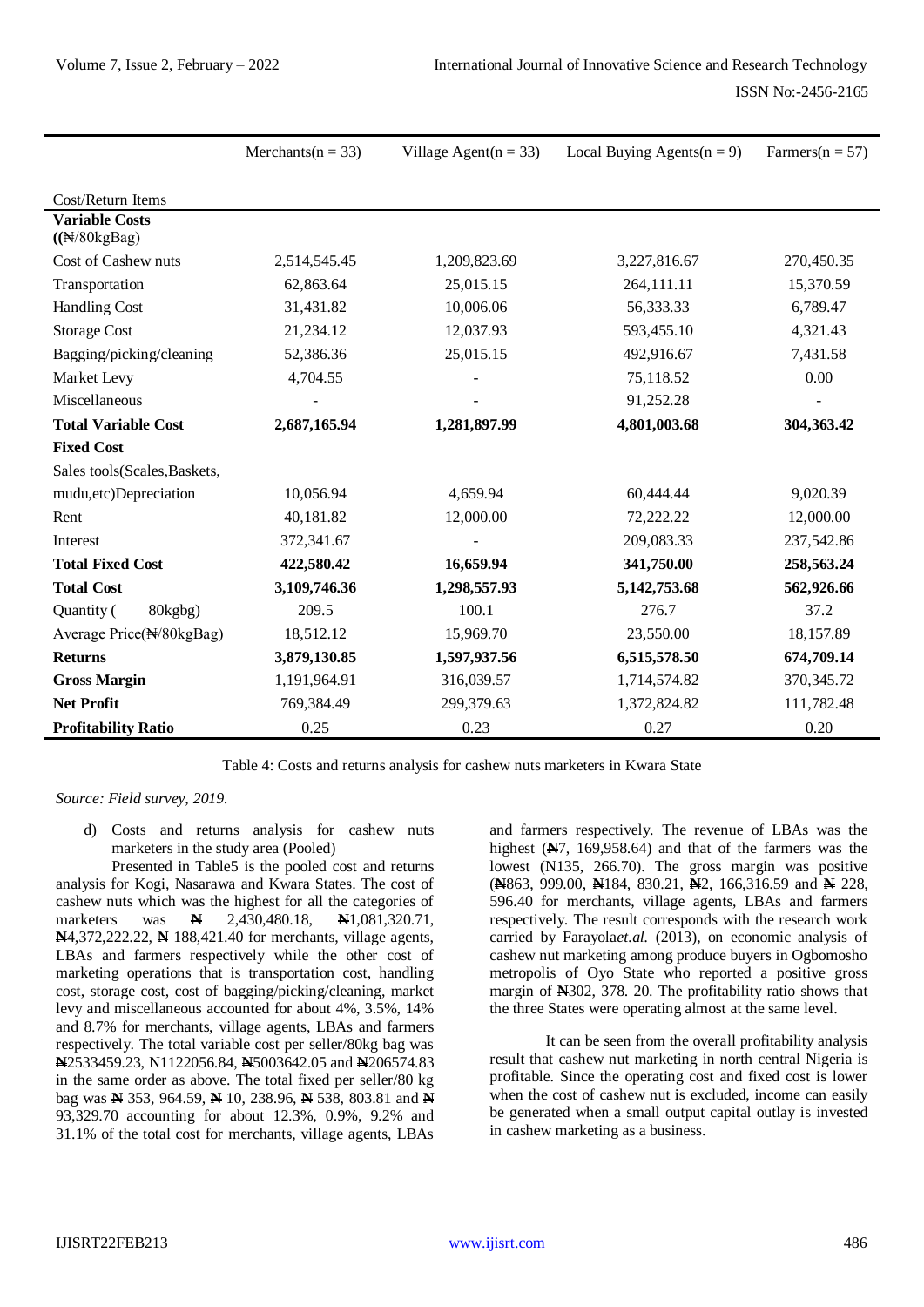|                                        | $Merchants(n =$<br>99) | Village Agent( $n =$<br>99) | Local Buying Agents( $n =$<br>27) | $\text{Farmers}(n =$<br>171) |
|----------------------------------------|------------------------|-----------------------------|-----------------------------------|------------------------------|
| Cost/Return Items                      |                        |                             |                                   |                              |
| <b>Variable Costs</b><br>$(N/80kg$ bag |                        |                             |                                   |                              |
| Cost of Cashew nuts                    | 2,430,480.18           | 1,081,320.71                | 4,372,222.22                      | 188,421.40                   |
| Transportation                         | 32,475.76              | 14,965.05                   | 122,911.11                        | 6,859.00                     |
| <b>Handling Cost</b>                   | 17,862.32              | 6,165.15                    | 45,503.70                         | 4,830.40                     |
| <b>Storage Cost</b>                    | 11,633.49              | 4,549.37                    | 217,404.36                        | 1,617.31                     |
| Bagging/picking/cleaning               | 28,607.58              | 14,406.57                   | 198,759.26                        | 4,506.73                     |
| Market Levy                            | 5,899.90               |                             | 46,841.39                         | $\boldsymbol{0}$             |
| Miscellaneous                          | 6,500.00               | 650.00                      | 66,596.69                         | 340.00                       |
| <b>Total Variable</b><br>Cost          | 2,533,459.23           | 1,122,056.84                | 5,003,642.05                      | 206,574.83                   |
| <b>Fixed Cost</b>                      |                        |                             |                                   |                              |
| Sales tools(Scales, Baskets,           |                        |                             |                                   |                              |
| mudu, etc) Depreciation                | 10,169.69              | 3,966.23                    | 51,609.44                         | 8,203.18                     |
| Rent                                   | 22,400.00              | 6,272.73                    | 270,370.37                        | 5,945.57                     |
| Interest                               | 321,394.90             |                             | 216,824.00                        | 79,180.95                    |
| <b>Total Fixed Cost</b>                | 353,964.59             | 10,238.96                   | 538,803.81                        | 93,329.70                    |
| <b>Total Cost</b>                      | 2,887,423.82           | 1,132,295.80                | 5,542,445.87                      | 299,904.53                   |
| Quantity (80kgbg                       | 143.9                  | 72.7                        | 262.3                             | 21.0                         |
| Average Price(N/80kgBag)               | 23,605.05              | 17,969.70                   | 27,331.48                         | 20,739.77                    |
| <b>Returns</b>                         | 3,397,458.23           | 1,306,887.05                | 7,169,958.64                      | 435,171.23                   |
| <b>Gross Margin</b>                    | 863,999.00             | 184,830.21                  | 2,166,316.59                      | 228,596.40                   |
| <b>Net Profit</b>                      | 510,034.41             | 174,591.25                  | 1,627,512.78                      | 135,266.70                   |
| <b>Profitability Ratio</b>             | 0.18                   | 0.15                        | 0.29                              | 0.45                         |

Table 5: Costs and returns analysis for cashew nut marketers (Pooled for Kogi, Nasarawa and Kwara States)

*Source: Field survey, 2019.*

- e) *Market margin of cashew nut marketers in the study Area*
	- a. Relative marketing margins for cashew nut marketers in Kogi, Nasarawa and Kwara

The result in Table 6 reveals the relative marketing margins for the different categories of cashew nut marketers in Kogi, Nasarawa and Kwara States respectively. It can be seen that in Kogi State, the percentage gross marketing margin for merchants, village agents, LBAs and farmers were 25.83, 15.80, 42.86 and 44.79 respectively. This implies that for every hundred naira paid by the consumers for the purchase of cashew nuts,**N**25.83, **N**15.80, **N**42.86 and **N**44.79 covered marketing cost and profits. The Marketers 'share of gross marketing margin for merchants, village agents, LBAs and farmers were an average of 73.50, 87.23, 71.56 and 57.03 per 80 kilogramme, respectively. This result reveals that village agents received the largest share of the marketing margin and producers had the smallest. The implication of this result is that village agents with the lowest percentage marketing margin were more efficient than other categories of marketers.

For NasarawaState, the percentage gross marketing margin for merchants, village agents, LBAs and farmers were 26.50, 12.77, 28.44 and 42.97 respectively. This implies that for every hundred naira paid by the consumers for the purchase of cashew nut, **N**26.50, **N**12.77, **N**28.44 and **N**42. 97 covered marketing cost and profits. The Marketers 'share of gross marketing margin for merchants, village agents, LBAs and farmers were an average of 74.17, 84.20, 57.14 and 55.21 per 80 kilogramme. Also, the village agents had the largest share of the marketing margin while the farmers had the smallest share of the marketing margin. This result is similar to that of the survey carried out by Gachena and Kebebew (2014) on coffee marketing cost and margins in South WestEthiopia; who reported that the producers had the lowest market share.

Table 6 also shows that the percentage gross marketing margin for merchants, village agents, LBAs and farmers were 26.50, 12.77, 28.44 and 42.97 respectively for Kwara State. The percentage gross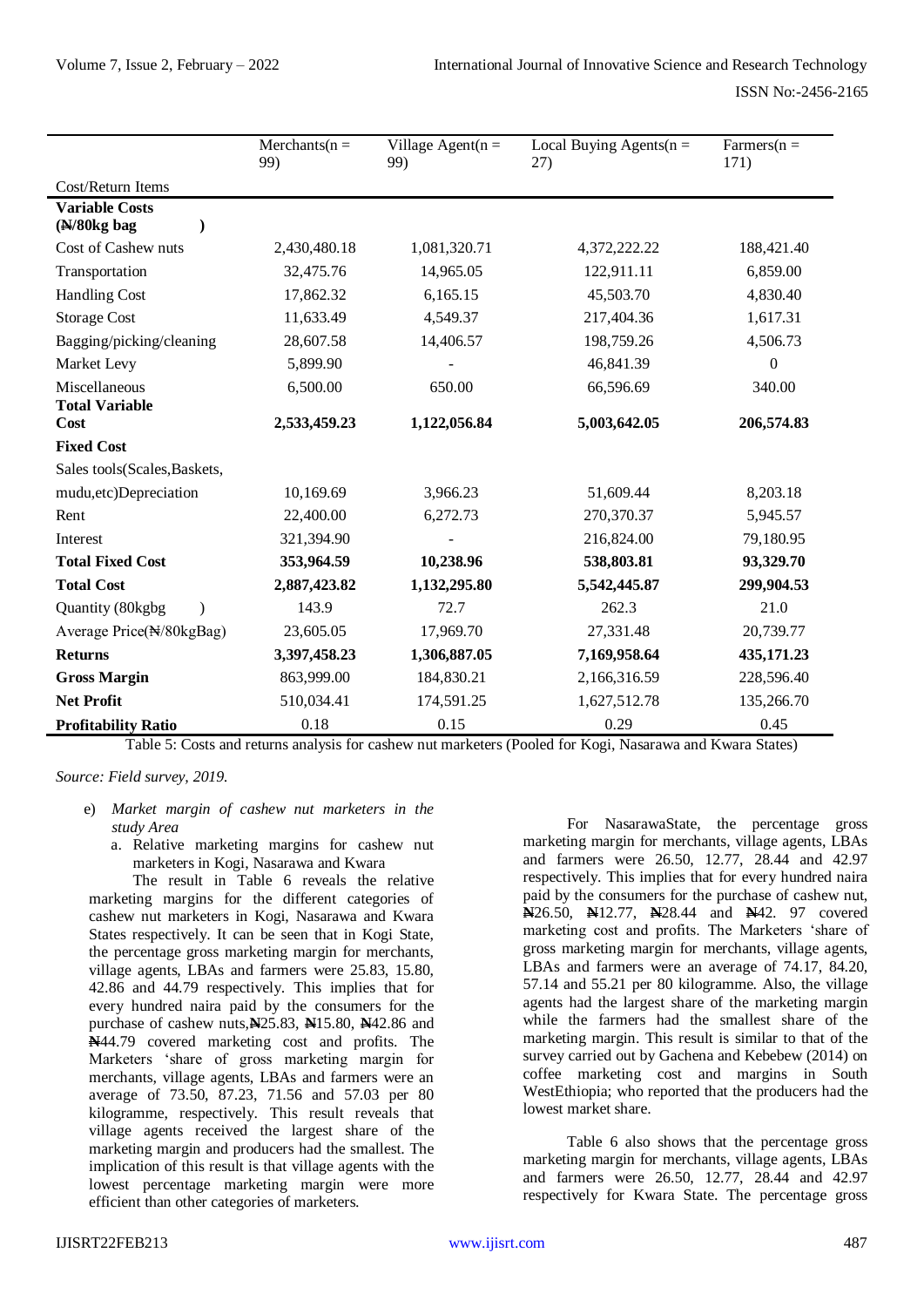marketing margin for merchants, village agents, LBAs and farmers were 35.18, 24.29, 50.46 and 59.92 respectively. This implies that for every hundred naira paid by the consumers for the purchase of cashew nut; **N**35.18, **N**24.29, **N**50.46 and **N**59.92 covered marketing cost and profits. While the Marketers 'share of gross marketing margin for merchants, village agents, LBAs and farmers were an average of 64.82, 75.71, 49.54 and 40.08 per 80 kilograms. This result was not different from that of Kogi and Nasarawa State as village agents still had the highest percentage gross margin which might be due to their close proximity to the farmers and other categories of marketers as well as through vertical integration by the combination of cashew nut production with marketing which to some extent will reduce the marketing cost.

Relative marketing margins for cashew nut marketers in Kogi, Nasarawa and Kwara (pooled) When comparing the results of the three States as a whole (Table 7), the gross earnings from the sales of cashew nut in Kogi State was N2,973,685.88 while the cost of purchase/80kg bag was N2,174,732.28. The gross earnings from cashew nut sales in Nasarawa State was  $\text{H2}, 695, 253.35$  with the purchase cost /80kg bag was N1,713,527.31. While the gross earnings from the sales of cashew nut in Kwara State N3,166,839.01/80kg bag with a purchase cost of N1,805,659.04. The percentage gross marketing margin for Kogi was the lowest (26.87%) followed by that of Nasarawa State (36.42%) and then Kwara State (42.98%). This means that marketers of cashew nut in Kogi State performed better than cashew nut marketers in Nasaswa and Kwara State. While cashew nuts marketers in Nasarawa State performed better than their counterparts in Kwara State.

| <b>Variables</b>                               | <b>Merchants</b> | <b>Village Agents</b> | <b>Local Buying Agent</b> |
|------------------------------------------------|------------------|-----------------------|---------------------------|
| Kogi State                                     |                  |                       |                           |
| Gross earnings from sales $(\mathbb{N})$       | 3,146,989.90     | 1,117,814.51          | 7,293,580.25              |
| Purchase cost $(\mathbb{N})$                   | 2,312,977.00     | 975,045.45            | 5,219,066.67              |
| Gross marketing margin( $\mathbb{N}/$ )        | 834,012.90       | 142,769.05            | 2,074,513.58              |
| Percentage gross marketing margin (%)          | 26.50            | 12.77                 | 28.44                     |
| Marketers' share of gross marketing margin (%) | 73.50            | 87.23                 | 71.56                     |
| Nasarawa State                                 |                  |                       |                           |
| Gross earnings from sales $(\mathbb{N})$       | 2,314,280.99     | 1,120,184.57          | 7,160,049.38              |
| Purchase cost $(\mathbb{N})$                   | 1,716,462.81     | 943,215.79            | 4,091,456.79              |
| Gross marketing margin $(\mathbb{N})$          | 597,818.18       | 176,968.78            | 3,068,592.59              |
| Percentage gross marketing margin (%)          | 25.83            | 15.80                 | 42.86                     |
| Marketers' share of gross marketing margin (%) | 74.17            | 84.20                 | 57.14                     |
| <b>Kwara State</b>                             |                  |                       |                           |
| Gross earnings from sales $(\mathbb{N})$       | 3,879,130.85     | 1,597,937.56          | 6,515,578.50              |
| Purchase cost $(\mathbb{N})$                   | 2,514,545.45     | 1,209,823.69          | 3,227,816.67              |
| Gross marketing margin( $\mathbb{N}/$ )        | 1,364,585.40     | 388,113.87            | 3,287,761.83              |
| Percentage gross marketing margin (%)          | 35.18            | 24.29                 | 50.46                     |
| Marketers' share of gross marketing margin (%) | 64.82            | 75.71                 | 49.54                     |

Table 6: Estimated marketing margins by cashew nut marketers' category in Kogi, Nasarawa and Kwara States

Source: Field survey, 2019.

| <b>Variables</b>                              | Kogi         | <b>Nasarawa</b> |  |
|-----------------------------------------------|--------------|-----------------|--|
| Gross earnings from sales $(\mathbb{N})$      | 2,973,685.88 | 2,695,253.35    |  |
| Purchase cost $(\mathbb{N})$                  | 2,174,732.28 | 1,713,527.31    |  |
| Gross marketing margin( $\mathbb{N}$ )        | 798,953.60   | 981,726.04      |  |
| Percentage gross marketing margin (%)         | 26.87        | 36.42           |  |
| Marketers'share of gross marketing margin (%) | 73.13        | 63.58           |  |

Table 7: Estimated relative marketing margins (pooled for all cashew nut marketers categories) in Kogi, Nasarawa and Kwara States

*Source: Field survey, 2019.*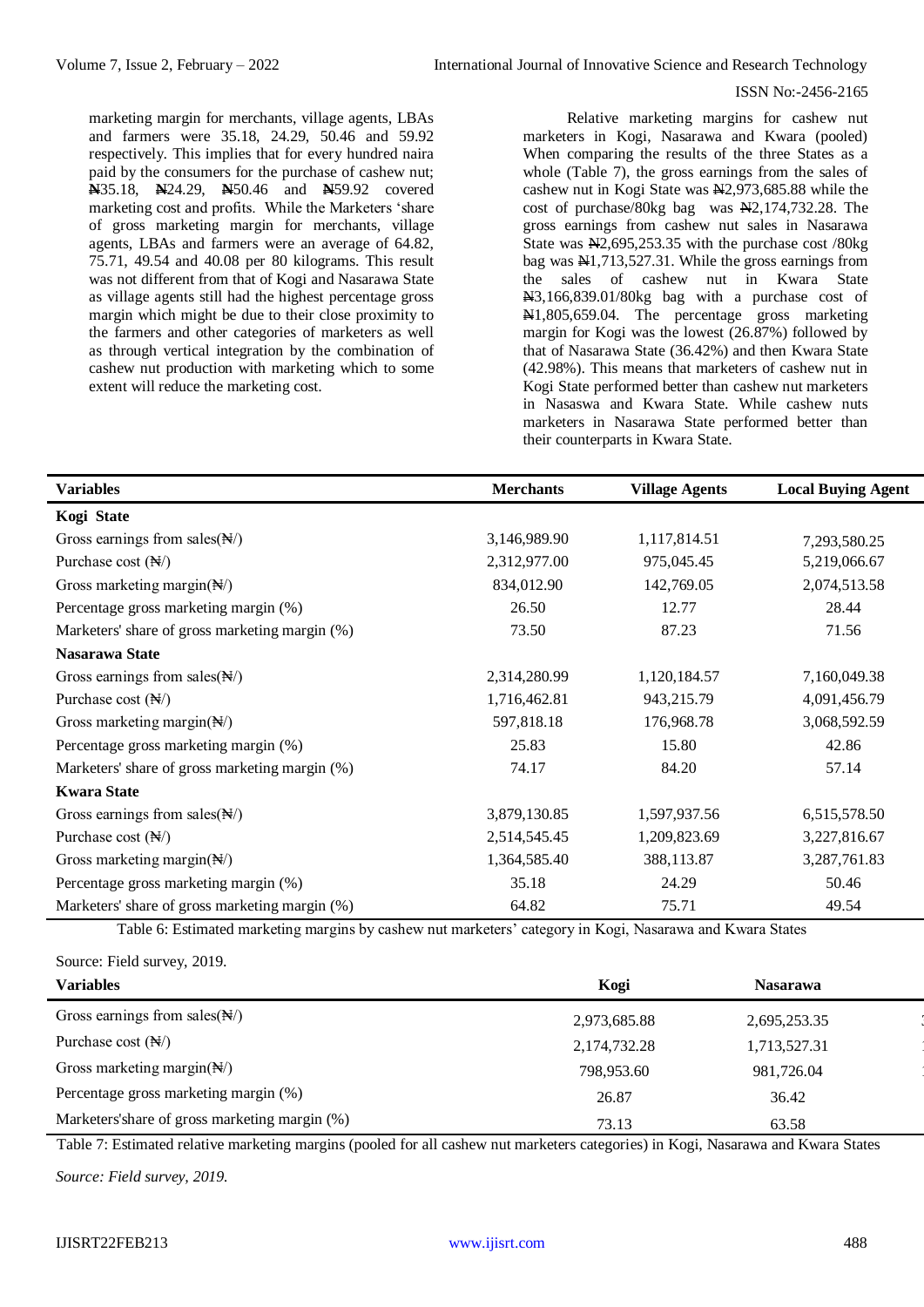b. Estimated relative marketing margins for the various categories of cashew nuts marketers in Kogi, Nasarawa and Kwara (Pooled)

Estimated relative marketing margins for the various categories of cashew nut marketers in Kogi, Nasarawa and Kwara (Pooled) is shown in Table 8. As indicated in Table 8, the gross earnings from sales per Naria/80kg bag of cashew nut was  $\text{H}3,397,458.23$ , N1,306,887.05, N7,169,958.64 and N435,171.23 for merchants, village agents, LBAs and producers respectively. And the gross marketing margin among marketers in the study area was N966, 978.05, N225, 566.35, N2, 797, 736.42 and N246, 749.83 in the same order as above. Village agents had the largest marketers' share of gross marketing margin (82.74%) followed by merchants (71.54%) then LBAs (60.98%) and lastly the producers (43.30%). The highest value of market share of 82.74% by village agents was an indication that favorable proportion of the consumer price goes to the village agents. One of the major reasons for this is that the village agents perform the role of a producer as well as a merchant thereby reducing their marketing cost. And the main reasons for the low producers share may likely be the fact that the producers price is affected by marketing costs (physical and transaction costs), concentration of market power in the hands of few, both and internationally and locally and lack of market supporting institution in the study areas (Gachena and Kebebew, 2014).

| <b>Variables</b>                               | <b>Merchants</b> | <b>Village Agents</b> | <b>Local Buying Agent</b> |
|------------------------------------------------|------------------|-----------------------|---------------------------|
| Gross earnings from sales $(\mathbb{N})$       | 3,397,458.23     | 1,306,887.05          | 7,169,958.64              |
| Purchase cost $(\mathbb{N})$                   | 2,430,480.18     | 1,081,320.71          | 4,372,222.22              |
| Gross marketing margin( $\mathbb{N}/$ )        | 966,978.05       | 225,566.35            | 2,797,736.42              |
| Percentage gross marketing margin (%)          | 28.46            | 17.26                 | 39.02                     |
| Marketers's hare of gross marketing margin (%) | 71.54            | 82.74                 | 60.98                     |

Table 8: Estimated relative marketing margins for cashew nut marketers categories (pooled for Kogi , Nasarawa and Kwara

Source: Field survey, 2019.

c. Differences in average revenues of cashew nuts marketers across the States

Presented in Table 9 is the result of the ANOVA test of the differences in average revenues of cashew nuts marketers across the State. This result revealed that the average revenue among cashew nuts marketers across the three States was significantly different from one another with  $F = 3.575$  (P < 0.029). Hence, the null hypothesis which states that, there are no significance differences in the average revenue among cashew nuts marketers across the three States was rejected and alternative one was accepted. Thus, there were significant differences in the average revenue among cashew nuts marketers across the three States. And the Turkey B test (Table 10), revealed that revenue was higher in Kogi and Kwara than Nasarawa State.

# d. Differences in market margins of cashew nuts marketers across the States

Also Presented in Table 11 is the result of the ANOVA test of the differences in market margins of cashew nuts marketers across the State. This result revealed that the marketing margin among cashew nuts marketers across the three States was not significantly different from one another with  $F = 2.43$  (P < 0.089). Hence, the researcher fail to reject null hypothesis which states that, there are no significance differences in the market margin among cashew nuts marketers across the three States . Thus, there were significant differences in the market margin among cashew nuts marketers across the three States in the cashew nuts supply chain, and Nasarawa State had the highest market margin in the cashew nuts supply chain. The Turkey B test (Table 12), revealed thatthere was no significant difference in the market margin across the three States at 0.05 % level of significance.

|                | Sum of Squares           | df  | Mean Square            |       | Sig. |
|----------------|--------------------------|-----|------------------------|-------|------|
| Between Groups | 29616365526515.15        |     | 14808182763257.5<br>74 | 3.575 | .029 |
| Within Groups  | 1627965401172348.<br>500 | 393 | 4142405600947.45       |       |      |
| Total          | 1657581766698863.<br>800 | 395 |                        |       |      |

Table 9: The summary of the analysis of variance of the differences of the average revenue of all the cashew nuts marketers in Kogi, Nasarawa and Kwara State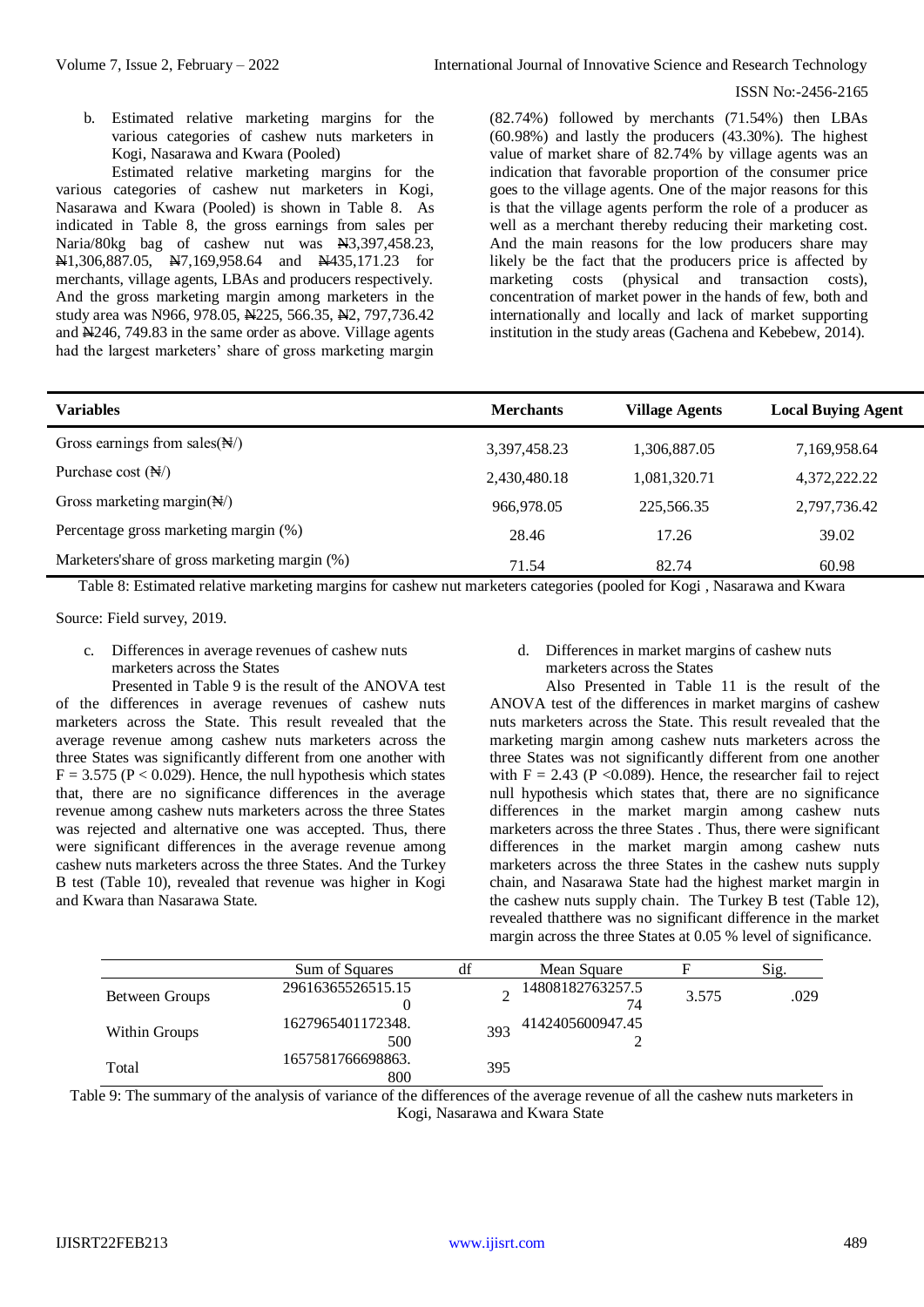|                       | <b>State</b> |                                | N                       |              | Subset for alpha = $0.05$ |                |      |
|-----------------------|--------------|--------------------------------|-------------------------|--------------|---------------------------|----------------|------|
|                       |              |                                |                         | $\mathbf{1}$ |                           | $\overline{2}$ |      |
|                       |              | Nasarawa State                 |                         | 132          | 1434356.06                |                |      |
| Tukey B               | Kogi State   |                                |                         | 132          | 1715670.45                | 1715670.45     |      |
|                       |              | Kwara State                    |                         | 132          |                           | 2101507.58     |      |
|                       |              |                                | Table 10: Turkey B Test |              |                           |                |      |
|                       |              |                                |                         |              |                           |                |      |
|                       |              | Sum of Squares                 | df                      |              | Mean Square               | F              | Sig. |
|                       |              | 1784854771984                  |                         |              | 8924273859921.            |                |      |
| <b>Between Groups</b> |              | 3.984                          | $\overline{2}$          |              | 992                       | 2.430          | .089 |
|                       |              | 1443598646626                  |                         |              | 3673278999050.            |                |      |
| Within Groups         |              | 992.000                        | 393                     |              | 870                       |                |      |
|                       |              | 1461447194346                  |                         |              |                           |                |      |
| Total                 |              | 836.000                        | 395                     |              |                           |                |      |
|                       |              | Table 11: Summary of the ANOVA |                         |              |                           |                |      |
|                       |              |                                |                         |              |                           |                |      |
|                       |              | <b>State</b>                   |                         | N            | Subset for alpha          |                |      |
|                       |              |                                |                         |              | $= 0.05$                  |                |      |
|                       |              |                                |                         |              |                           |                |      |
|                       |              |                                |                         |              | 1                         |                |      |
|                       |              | Nasarawa State                 |                         | 132          | 1408842.39                |                |      |
|                       | Tukey B      |                                |                         |              |                           |                |      |
|                       |              | Kogi State                     |                         | 132          | 1667200.92                |                |      |
|                       |              | Kwara State                    |                         | 132          | 1928870.16                |                |      |
|                       |              |                                |                         |              |                           |                |      |

Table 12: Turkey B test

# **IV. CONCLUSION**

This study examined the performance of cashew nut markets in North Central Nigeria. All the participants in the cashew nuts market chain studied, made profit and village agents had the largest marketers' share of gross marketing margin. The comparison of percentage gross marketing margin across the three States revealed that Kogi was had lowest (26.87%) followed by that of Nasarawa State (36.42%) and then Kwara State (42.98%). Hence this study concludes that marketers of cashew nuts in Kogi State performed better than cashew nut marketers in Nasarawa and Kwara State. The highest value of market share of 82.74% by village agents was an indication that favorable proportion of the consumer price goes to the village agents.

# **REFERENCES**

- [1.] Adejo, P.E., Adejo, E, G, Zakari, J. 2018 Evaluation of The Profitability and Performance of Youth Participation In Cashew Nut (AnacardiumOccidentale) Marketing In Ankpa Local Government Area Of Kogi State, Nigeria. *J. Asian Rur. Stud.* 2(1): 49-56.
- [2.] Adesanya, K. A., Agboola-Adedoja O. M., Adelusi A. A., Ogunwolu A. Q., Ugwu A. C., Alli A. M. and Akinpelu O. A. (2021). Opportunities in Nigerian cashew nut value chain. *World journal of Advanced Research and Reviews*, , 09(01), 168–174.
- [3.] Agbongiarhuoyi, A. E. Aigbekaen E. O.andAkinbile  $L_A$  (2008). Awareness of Cashew products potentials and market information among Farmers in Kogi State, Nigeria.*Journal of Agricultural and Biological Science*

VOL. 3, NO. 4, Network (ARPN).retrieved from www.arpnjournals.com

- [4.] Agbongiarhuoyi, A. E.1, Uwagboe, E. O.1, Agbeniyi S. O.1, Famuyiwa B. S.1, Shittu, T. R. 1.(2020). Analysis of Farmers' Cashew Nuts Marketing Channels and Information Frequency: Implications for Cashew Sustainability in Nigeria. *Multidisciplnary Academic journal publisher* 12(3), retrieved from [http://www.sciencepub.net/rural.](http://www.sciencepub.net/rural)
- [5.] Akanni, K. A. and A. A. Adams, (2011). Assessment of Pricing Efficiency and Levels of Concentration in Cashew Nuts Market in South Western Nigeria.*Journal of Agricultural Science and Technology* B 1 353-359. , ISSN 1939-1250.
- **[6.]** Anegbeh, P. O., Esekhade, T. U., Abolagba, E. O., Ogwuche, P., Afolabi, K. D. and Balogun F. E. (2017).Analysis of profitability of mixed farming in rubber-based agroforestry systems in Nigeria.D*irect Research Journal of Agriculture and food Science*. Vol. 5(1), pp 26-34**.**
- [7.] Ani, D. P. (2015). Market Integration and pricing efficiency of Soyabeans in Benue and Enugu State, Nigeria. A dissertation presented to the department of agricultural Economics, University of Nigeria Nsukka in partial fulfillment of the requirement for the award of Doctor of Philosophy (PHD) in Agricultural Economics University of Nigeria, Nsukka (published).
- [8.] Ayoola, J. B. andAyoola, G. B. (2015). An Assessment of Factors Influencing the Use of Information and Communication Technologies in Maize Marketing in North Central Nigeria.International conference of Agricultural